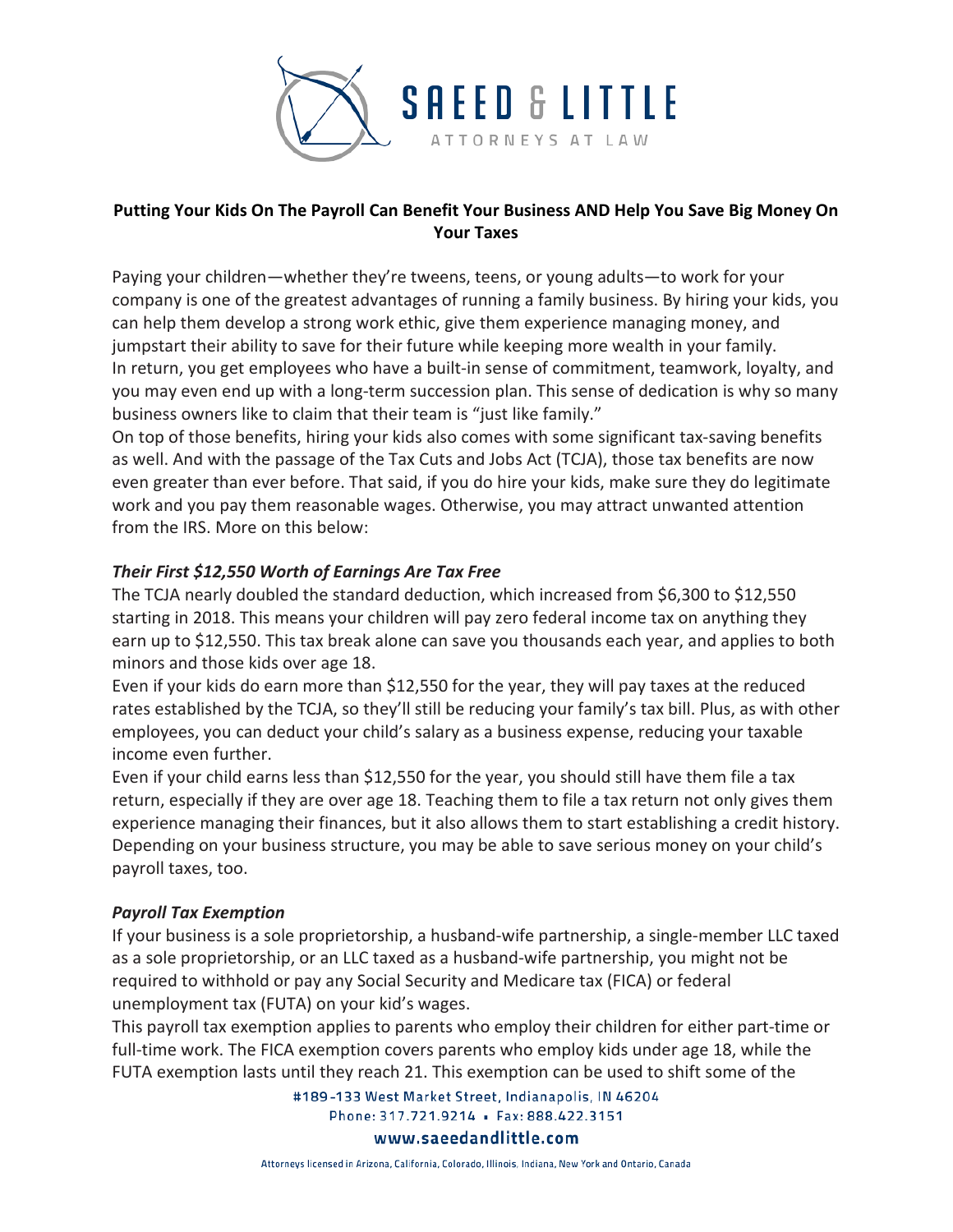

income from your own tax rate to your child's rate, which is most likely significantly lower than yours.

### *Work-Arounds For Corporations*

If your business is set up as an S or C corporation, you don't qualify for the payroll tax exemption. However, there are ways to get around this restriction by using some creative—yet 100% legal—tax strategies.

For example, instead of paying your kids directly from your corporation, you can create a family management company and pay them from that business. By setting up this new company as a sole proprietorship separate from your primary business and paying your children from it, you won't have to withhold payroll taxes.

If you own an S or C corporation, meet with us, your business lawyer, to learn more about the different work-arounds that allow you to pay your kids in your business and still save on your taxes.

#### *Stay In Compliance With The IRS*

With such hefty savings on the table, it's inevitable that some people will try to abuse these provisions by claiming the tax savings without having their kids do any actual work, or by vastly inflating their wages. To prevent this, the IRS requires your children to meet a few criteria in order to qualify for these tax benefits:

- They must perform legitimate work appropriate to their age and skill set.
- Their work must exceed the normal household chores they already do.
- They must be paid the going rate for their services and not be over-compensated.
- Good records must be kept, including filing W-2s.
- Their services, work conditions, and hours must be in compliance with federal and state child-labor laws.

There are numerous different jobs your kids can handle for you, which can not only give them valuable work experience, but also provide your business with much needed support. If you are going to pay your kids, at least make them earn it. Here are a few jobs your kids can take over for your business.

- Serve as models in your advertising
- Answer incoming calls
- Cleaning your office
- Washing company cars
- Updating customer lists
- Stuffing mailers and making trips to the post office

#189-133 West Market Street, Indianapolis, IN 46204

Phone: 317.721.9214 · Fax: 888.422.3151

#### www.saeedandlittle.com